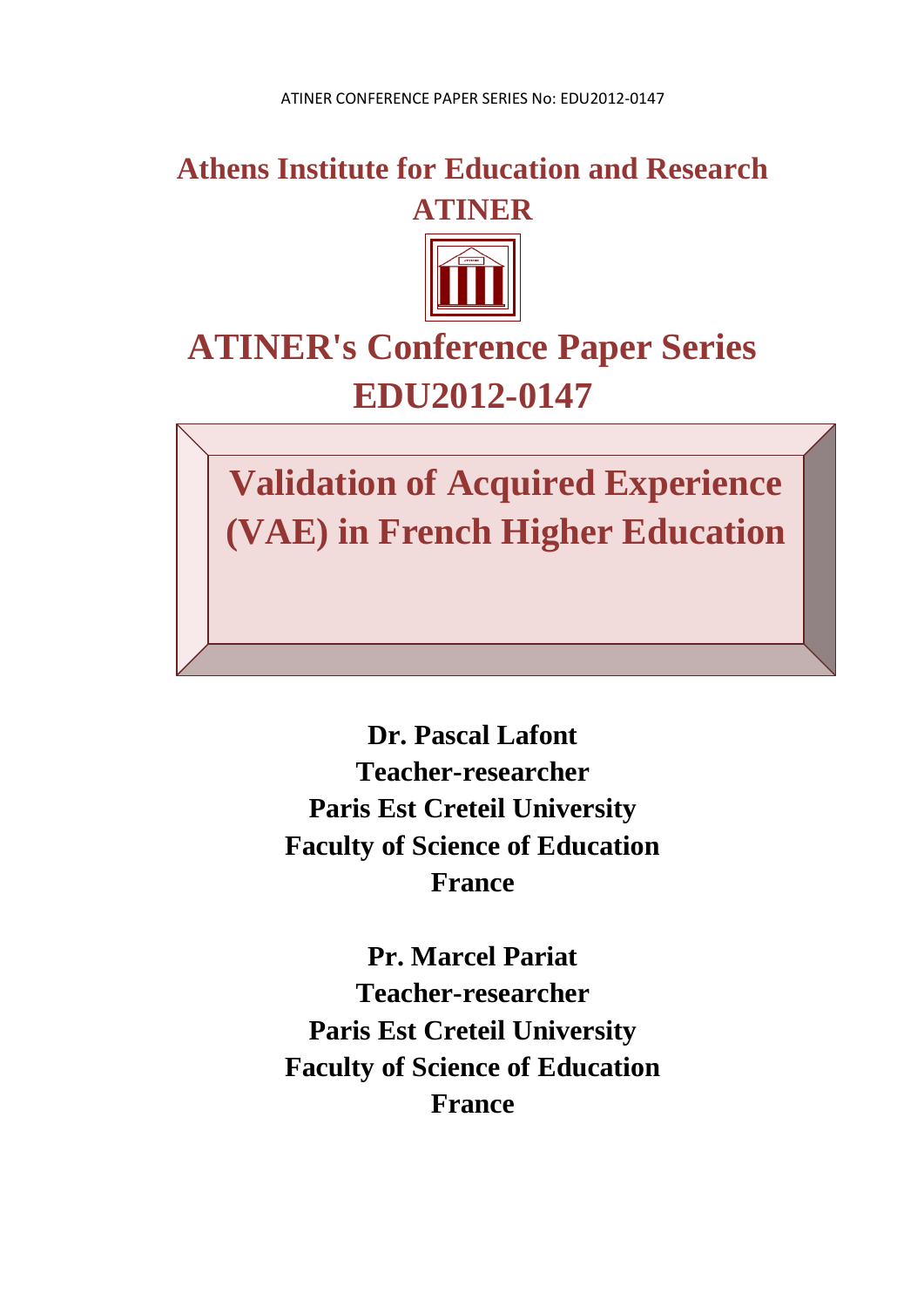Athens Institute for Education and Research 8 Valaoritou Street, Kolonaki, 10671 Athens, Greece Tel: + 30 210 3634210 Fax: + 30 210 3634209 Email: info@atiner.gr URL: www.atiner.gr URL Conference Papers Series: www.atiner.gr/papers.htm

Printed in Athens, Greece by the Athens Institute for Education and Research. All rights reserved. Reproduction is allowed for non-commercial purposes if the source is fully acknowledged.

> ISSN **2241-2891** 7/09/2012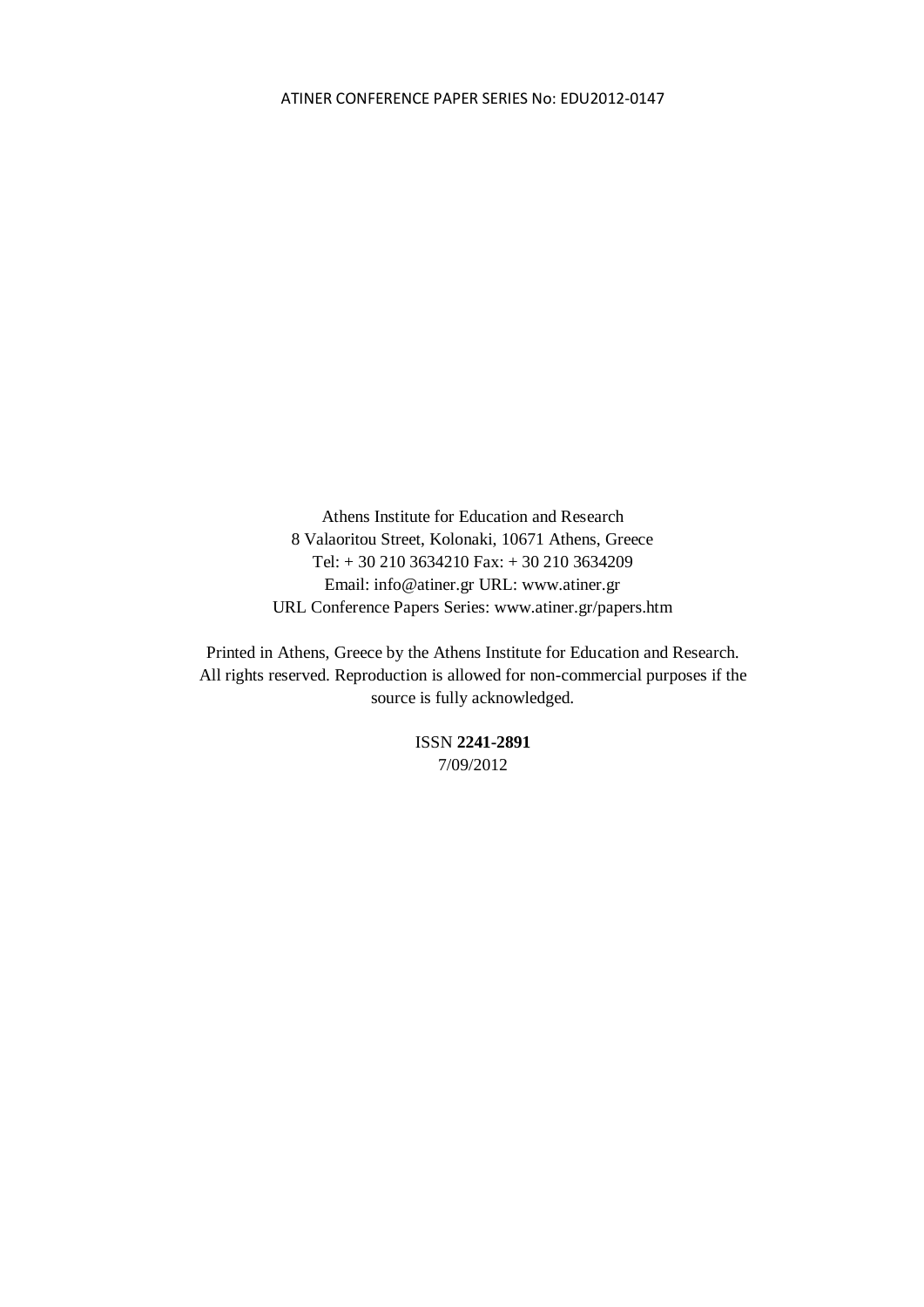## An Introduction to ATINER's Conference Paper Series

ATINER started to publish this conference papers series in 2012. It includes only the papers submitted for publication after they were presented at one of the conferences organized by our Institute every year. The papers published in the series have not been refereed and are published as they were submitted by the author. The series serves two purposes. First, we want to disseminate the information as fast as possible. Second, by doing so, the authors can receive comments useful to revise their papers before they are considered for publication in one of ATINER's books, following our standard procedures of a blind review.

Dr. Gregory T. Papanikos President Athens Institute for Education and Research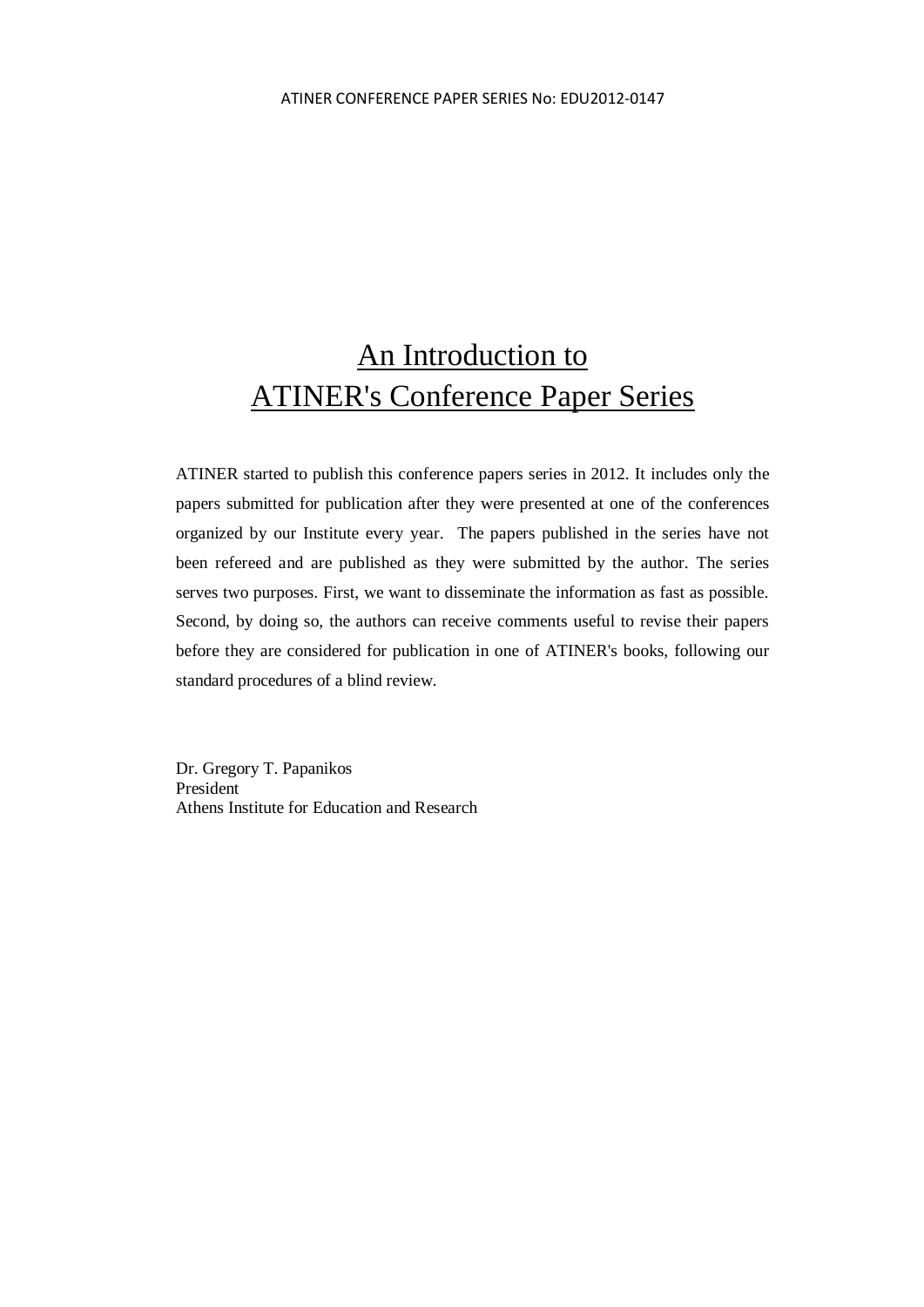This paper should be cited as follows:

**Lafont, P. and Pariat, M.** (2012) "**Validation of Acquired Experience (VAE) in French Higher Education**" Athens: ATINER'S Conference Paper Series, No: EDU2012-0147.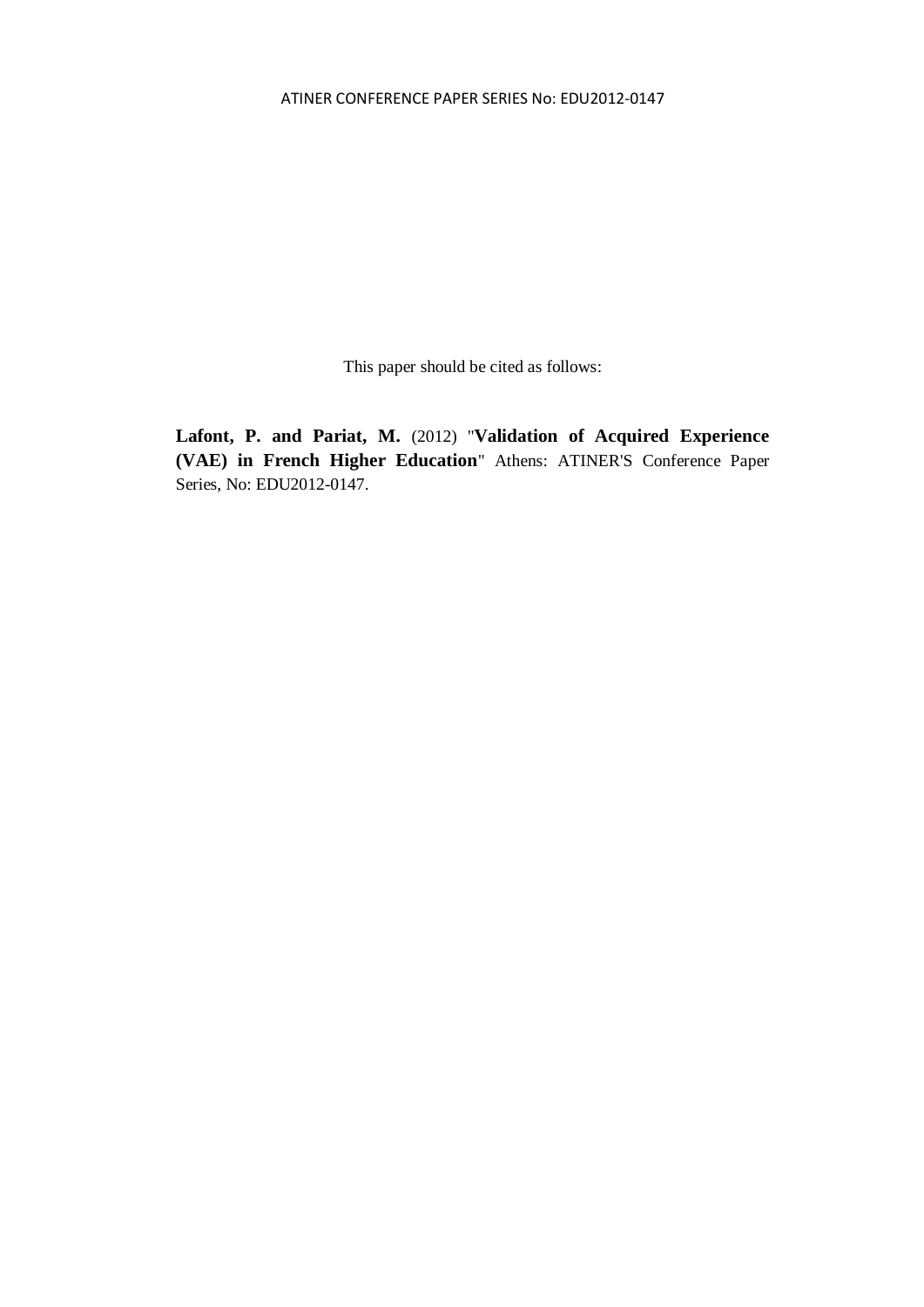### **Validation of Acquired Experience (VAE) in French Higher Education**

**Dr. Pascal Lafont Teacher-researcher Paris Est Creteil University Faculty of Science of Education France**

**Pr. Marcel Pariat Teacher-researcher Paris Est Creteil University Faculty of Science of Education France**

#### **Abstract**

The Validation of Acquired Experience (VAE) offers anyone who has been active for at least three years and who has had a professional activity – salaried, non-salaried, or as a volunteer – the opportunity to have their experience validated, in order to obtain a diploma or a title with a professional finality, thus modifying the traditional pattern according to which certification used to be the terminal result of an academic or professional training. We will here present the contexts leading to the emergence to the VAE process and the circumstances that prepare both individuals and higher education institutions to fit into an evolution of their roles. Then, we will describe them to say to what extent this announces an irreversible evolution of the relationship between the universities and their audiences, concerning the validation of people's skills. The results prove that thanks to a critical analysis of the value given to the formalized content – a translation in terms of the visibility of the candidates' qualification and of the conditions of their transferability, the actors produce new knowledge. They can thus show their ability to confront a theoretical perspective with an observation protocol on their own professional or social experience.

#### **Contact Information of Corresponding author:**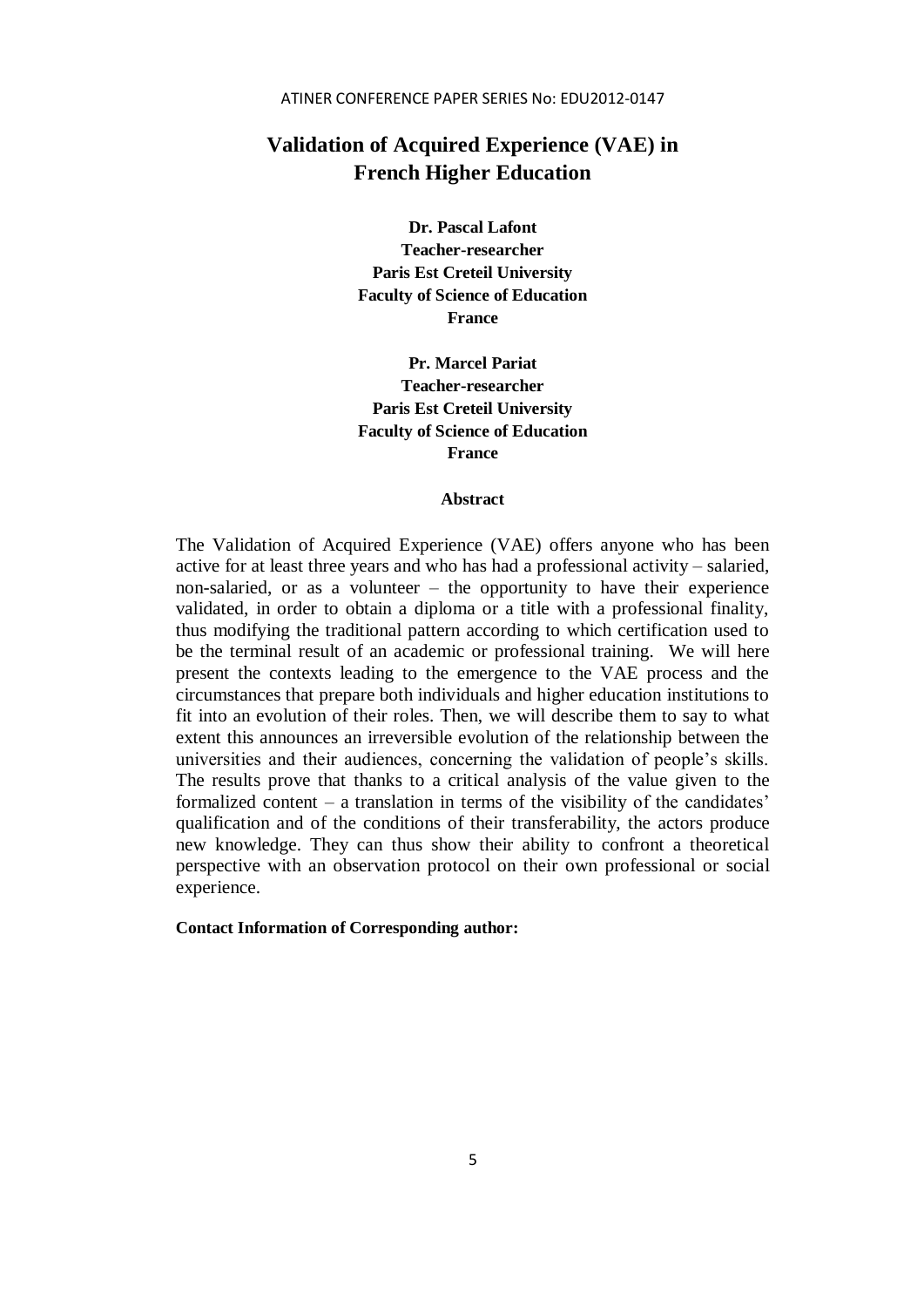#### *Introduction*

The VAE process comes within a context where individuals, as well as institutions in general and universities in particular, are subjected to logics of the production of new skills and the transformation of subjectivity (Ehrenberg, 1998), logics which reveal as many constraints as opportunities. Yet, the analysis of a decisive change causing an evolution of structures, professional identities, assessment regulations, higher education practices (Bernoux, 2004) leads us to wonder about the effects caused by and on the higher education actors of the VAE. Does the organization of individual and collective measures for the VAE show that the partnership investment between higher education training and labour organisms meet the need to better apprehend the individuals' skills, who, as candidates, produce new skills all along the VAE process? Does this constitute an increase in value from the point of view of the teaching researchers, of the candidates as well as of the universities? This interrogation underlies the hypothesis that, if some teaching researchers and candidates seem to resist and others to renounce the innovating measures of the VAE, it is because they feel confronted with hardships rooted in their relationship with knowledge inherited from their personal and collective history.

Our analysis is based on methodological measures of observation involving candidates (n=25) to a Master's Degree in Social Sciences through the VAE and teaching researchers (n=4) invested in the implementation of the process. This analysis is centered on the study of motivations, on works of educational engineering, on changing postures between the assessed and the assessors, on validation files, considering that those candidates can be prescribed extra training modules in order to be awarded the targeted certification.

#### *An evolving context*

Technological changes as well as an increasing life expectancy provide opportunities of a new orientation unknown to the previous generations. Indeed, the VAE offers anyone who has been active the opportunity to have their experience validated, in order to obtain a diploma or a title with a professional finality. In France, the VAE has been established as a right for every citizen. The current system which was established in January 2002 (Social Modernization Act) is used to deliver whole or partial qualifications.

Each body awarding qualifications has developed its own rules for the contextspecific implementation of the principles outlined in the legislation.

In addition, in higher education, the recognition of professional experience has also been used for a long time (in fact, it dates back to 1934) to allow access to individuals who do not meet formal requirement criteria and, in some cases, the acquisition of a diploma. In France, a new practice emerged in the 1970s, when a new pedagogical approach moved towards the modularization of training, to recognize the learning outcomes of workers (obtained through work experience or short in-company training courses) as an entry route to Higher Education (HE).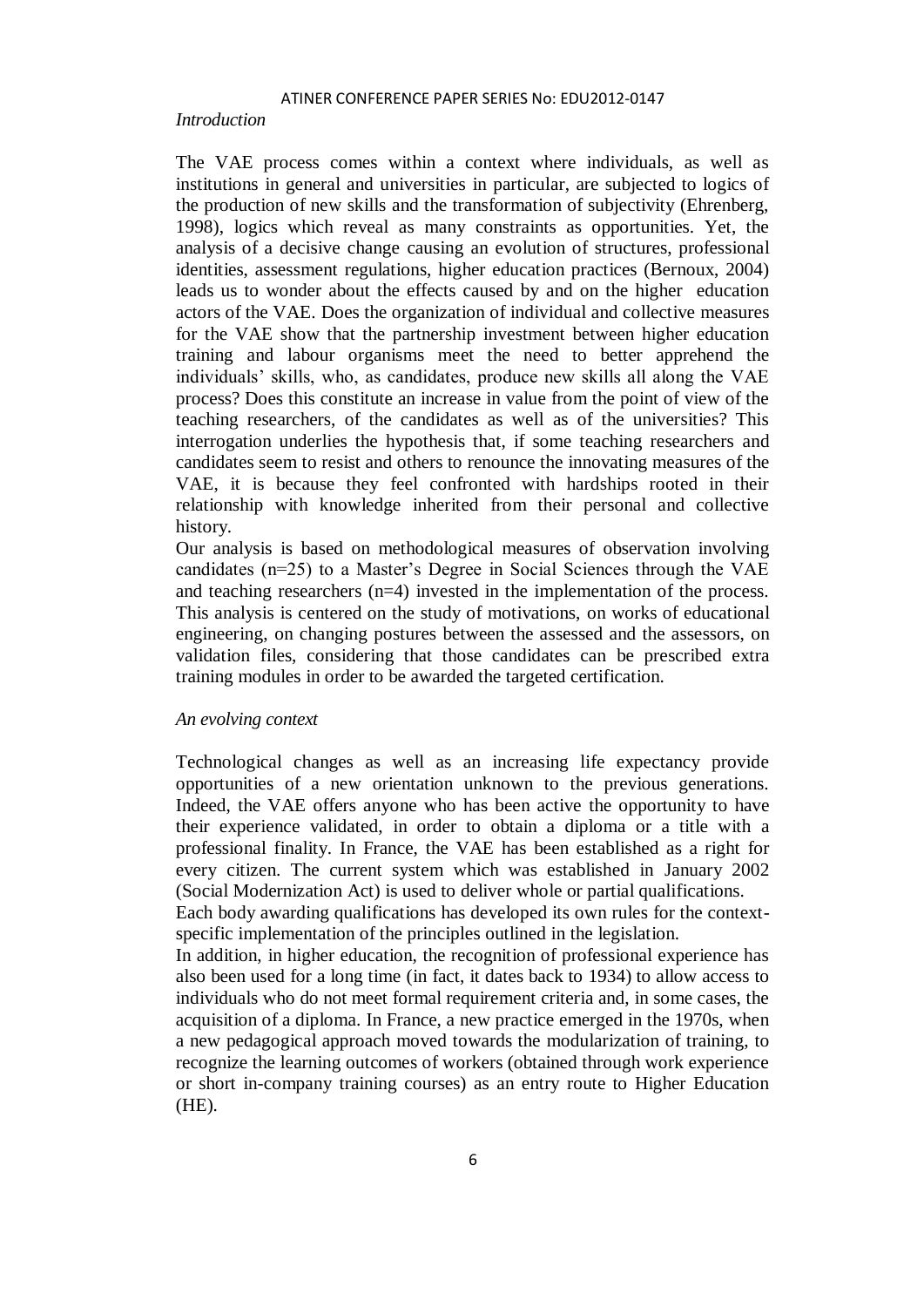On the other hand, the main system of validation in France is used to deliver a whole or components of a qualification on the basis of the applicant's knowledge and skills acquired through experience. The qualification awarded having the same value as those awarded through the formal system of education and training. The number of VAE candidates per year is high in comparison to most other European countries (Hawley, Souto Otero, Duchemin, 2010)**.** While, in accordance with the legislator's intentions, the VAE is principally an individual's initiative, nowadays more and more collective measures are being taken by labour organizations, as such is the case in our study where most candidates are working and assuming various professional responsibilities. Unsurprisingly therefore, common representations condition an involvement in a validation. By meeting social risks (Beck, 1998), and uncertainties (Castel, 2009), more particularly in their respective sector of activity, these representations, through individual and collective projects, principally make of the VAE a defensive and preventive use, with a view to securing the individuals' future professional and social careers. Thus, who are the beneficiaries?

#### **Flows of beneficiaries, in France, for the period 2004-2010**

In 2009, nearly 75 000 files were deemed admissible by the Ministries delivering Certifications by means of the VAE and a jury examined around 58 000. About 32,000 candidates obtained a certification through the VAE, which is 13% more than in 2008. After a slight reduction in 2008, the number of certificates by the VAE stabilizes with a tendency to the rise to the work from 2003: the number of candidates certificates had progressed a lot during the first years of the ascent of the device  $(+ 65\%$  between 2003 and 2004,  $+ 28\%$ between 2004 and 2005), then more moderately (+ 15% between 2005 and 2006, + 16% between 2006 and 2007).

#### **Validation of Acquired Experience in all the French certifying Ministries**

In 2010, nearly 75 000 files have been considered admissible by the whole of the ministries delivering certifications through the VAE, and about 53 000 candidates have been heard by a jury.

These numbers have varied very little since 2007, after a big increase between 2005 and 2007. In 2010, about 30 000 candidates were awarded a certification by the VAE, i.e. 7 % less than in 2009. The yearly number of certified students had largely increased between 2003 and 2005, before they became stable at about 30 000. Since 2002, which is the date the device was implemented, the number of certified candidates has risen to practically 200 000**.** 

#### *Diversity in higher education*

Understanding the context of the VAE implementation leads us to consider that higher education cannot be deconnected from an economic, social and political reality which influences its orientation as much as it aims at exercising pressure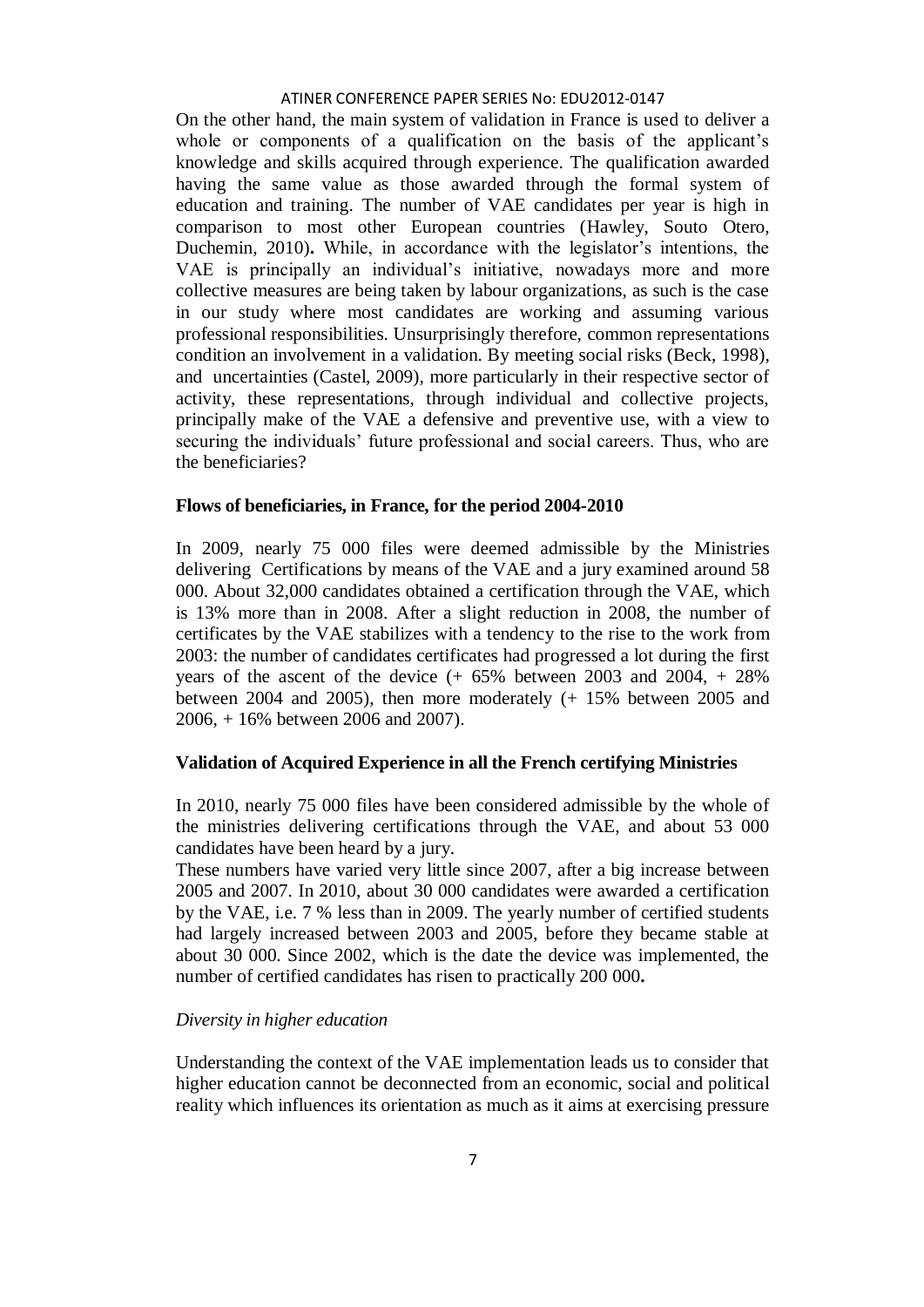on that reality. The actors of the VAE are asked to understand the social processes that go beyond the visible outlines of the specific contexts and measures they propose to analyze through the written production of their validation files (the candidates' skills portfolios).They are thus invited to use their imagination in order to reveal the singularity in their objects of study, more precisely to produce a critical analysis of the issues, with the help of the teaching researchers' tutoring. In front of this tension between scientific usefulness – the synonym of the production of the most learned knowledge – and the use of sociological knowledge in relationship with social expectancies, even of « the consulting, audit and lobbying agencies » (De Montlibert, 2004), it is most necessary for the candidates « to define a theoretical posture and to gather the appropriate methodological tools with a view to securing an academically accepted construction of knowledge and skills », on the basis of their experience, which, in the end, carries two principles: that of the educational innovation of the higher education training careers (Lafont, Pariat, 2012) and that of the biographization of professional and social careers.

Companies are now confronted to a recurring challenge with the evolutions in matter of qualification recognition, according to the higher education promoters of the VAE:

*« Whether the issue is to accompany the transformation of jobs and skills, individual strategies and professional careers, or to plan the future management of employment and competences, lifelong training requires a greater readability of diplomas »*

They say that this corresponds to a set of recommendations that have been expressed at European and national levels, with a view to improving the training-employment relationship. In terms of contents, we thus move on to an approach aiming at the training results in order to facilitate professional integration and mobility, as well as the taking up of one's studies again.

The final goal is to make access to the VAE easier for the whole of the lifelong training candidates (the results showing some failures). In 2010, 45 % of the working candidates registering to a VAE course in order to get a diploma or a higher education degree were executives. 85 % of the beneficiaries are employed while 14 % are unemployed. Bachelor's Degrees (B.A.) represent 48,5 % of the degrees totally or partially awarded thanks to the VAE. The much sought-after professional degree represents 37% of the validations awarded by the VAE. As in 2009, it ranks just before the Master's Degree, even though the latter's success is still great: 36 % of the candidates registering for a VAE aim at obtaining a Master's Degree (Le Roux, 2011).

#### **Higher Education Institutes**

In France, the higher education system is structured in two distinct bodies, whose functions are historically very different. Up to the 1970s, the universities were strongly oriented towards culture and research, and missioned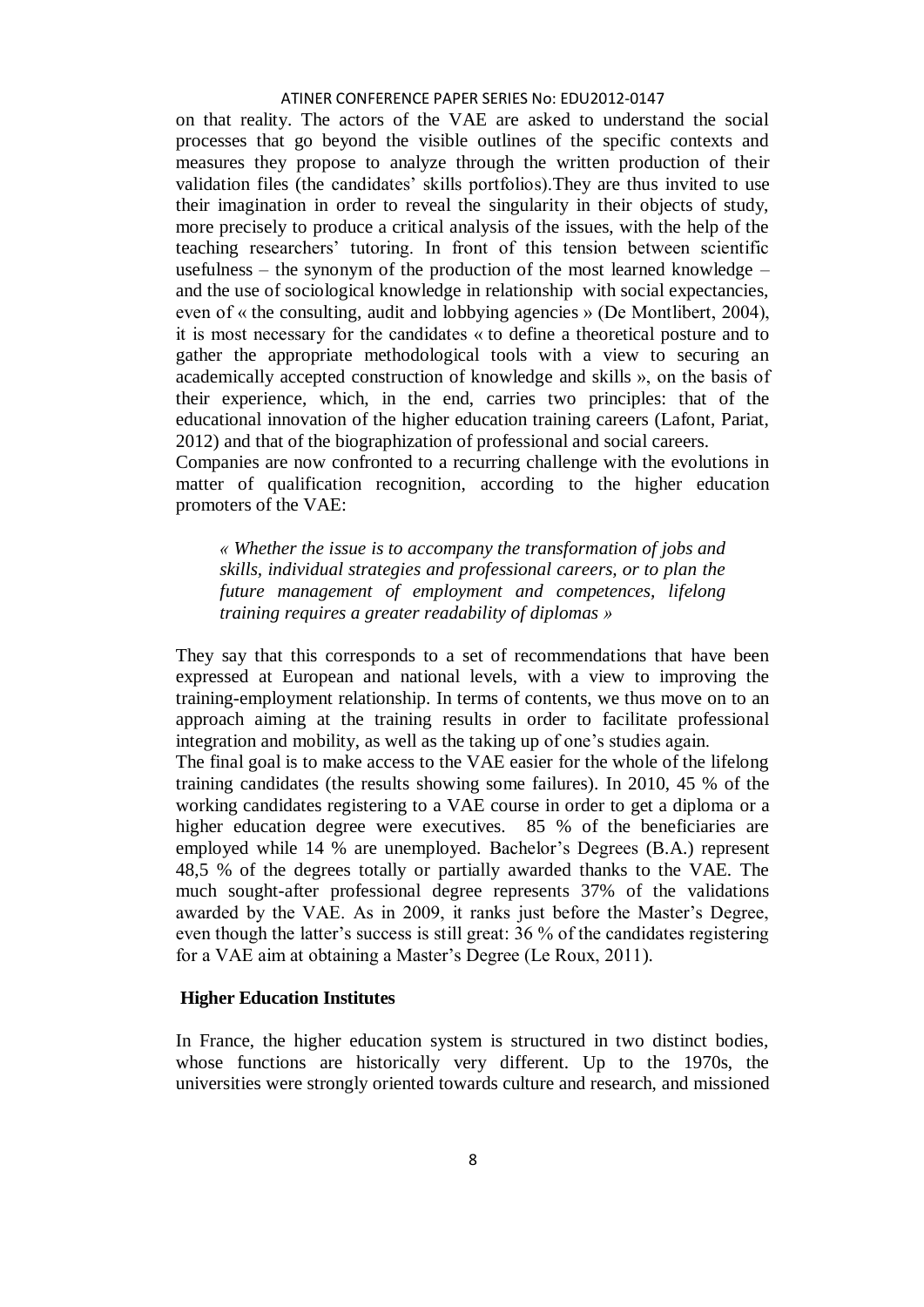with the transmission of abstract and disinterested knowledge<sup>1</sup>. It was the specifically French « higher education institutes' » task to train engineers and the executives of the public and private sectors. These two institutions differed – and still do – by the way they select their students. Whereas all high school graduates theoretically have the right to enter university – apart from medical universities – « higher education institutes » practise an explicit selection based on an entrance competitive exam. This central part played by « higher education institutes » in producing social elites and in applying a specific selection mode, compared to higher education at university, is one good reason to question those institutes' ability to function according to their initial republican ideal based on merit (Albouy, Wanecq, 2003). Hence, « higher education institutes » are regularly accused of producing socially predestined elites and of legitimating social reproduction on a large scale. One can therefore acknowledge a real interest for the development of the VAE process, even though a few initiatives cannot be ignored (Pirot, 2009). But is this distance more or less important than that of the rest of higher education at university, more specifically postgraduate/PhD levels, the « university equivalent » of « higher education institutes » ?

#### **Universities**

**.** 

At university and at the « National Conservatory of Arts and Crafts », 4 064 candidates benefitted from the VAE in 2010, in order to be awarded a complete or partial degree or a higher education diploma, i.e., practically 95 % of the files examined by the jurys. The total number of awarded validations has remained stable (around 4 100) since 2007. For all the institutions, the complete diplomas - increasing again in 2010 – represent 55 % of the jurys' positive decisions, whereas they were 53 % in 2009. The part they represent among the awarded validations keeps rising : it was only 17 % en 2002. Today all universities practise the VAE. The implementation of the VAE process is revealing of the extent of the social transactions at work on the borders of institutional teaching and research practices, thus inducing a change in higher education ethos. Recognizing knowledge acquired through experience implies deeply modifying the common representation of the knowledge that academics have built all along their own careers, in reference with the knowledge elaborated thanks to their studies and teaching.

The interrogations on the value attributed to knowledge according to the conditions and places of acquisition take on a new aspect in the perspective of social innovation and modernization, where the VAE may present both an opportunity and a risk, as much for individuals as for institutions (Merle, 2006). The spreading out of such postural changes makes it necessary for academic knowledge and knowledge through action (Barbier, Galatanu, 2004) – though of different origin, nature and construction, yet pertaining to knowledge – to be identical in their social recognition.

<sup>&</sup>lt;sup>1</sup>With the notable exception of the Faculties of Medecine, which offer a professional training within the framework of the university.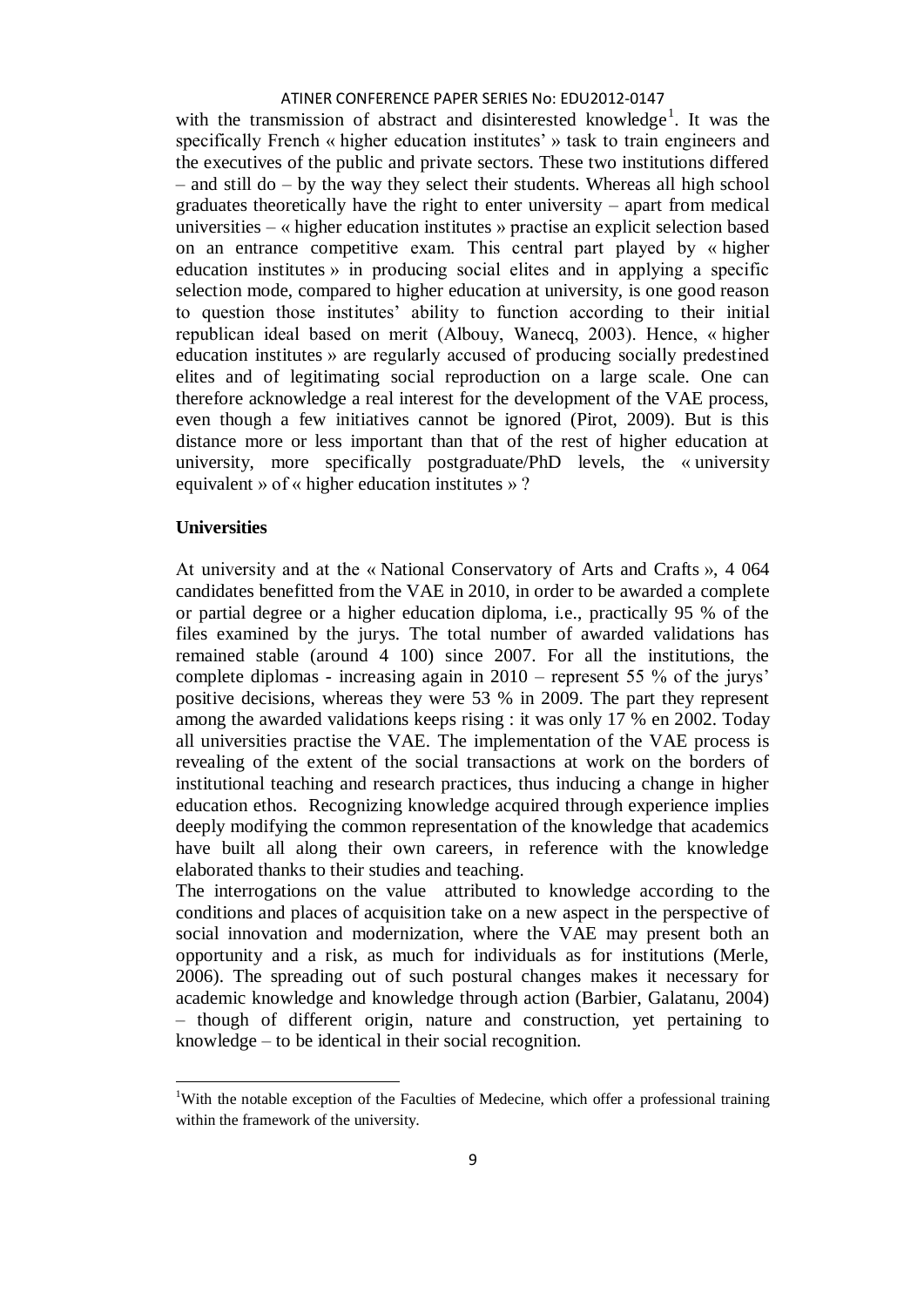Finally, the VAE process forces higher education institutions to open up, to discover and better understand the professional and social spheres where knowledge through experience is building. This should be done through a training engineering work based on the confrontation between the VAE candidates' experience and the certification referential requirements. This work, though, should not be reduced to a mere correspondance between experience and a degree, particularly when degree referentials largely used in initial training are concerned. Therefore, taking into account the importance of knowledge through experience, in training, would mean, some say, «*providing companies with the opportunity to interfere with higher education*». Through this criticism of the interference of the world of labour in higher education, they echo the accusation of the ideological and economical nature of an employers' policy tending to reduce the university to a training place submitted to their requirements:

« *This attitude appears to us as antinomic not only with higher education traditions but also with the very foundations of university, the place of knowledge elaboration and transmission, whose legitimacy is based on their proximity to research, and that higher education degrees are meant to validate* » (Ropé, 2005, p.82).

#### *Plurality in higher education practices*

In 2010 a survey of the big disciplinary fields shows that Economics, Management and AES (Economic and Social Administration) still constitute the largest number of applications (38 %). They are followed, in equal parts (21 %), by applied fundamental sciences and other social sciences, including information and communication.

#### **The teaching researchers**

In the light of the profiles of the teaching researchers involved in the VAE process, among those who are « *indifferent, proselytes or activists* » (Cherqui-Houot, 2001), between the characteristics of the careers and professional histories of the teachers invested in continuous training and the characteristics of the population interested in the VAE, an isomorphia seems to appear for those teachers who know and have experienced working with people likely to go into a VAE. However, having the capacity to award a complete higher education degree seems to cause the risk of affecting :

«*The principles of degree awarding and of their social role. Like the notion of skills, the extensive use of this notion aims at affecting the cognitive and cultural models that prevail in the higher education sphere*» (Ropé, 2005, p.61).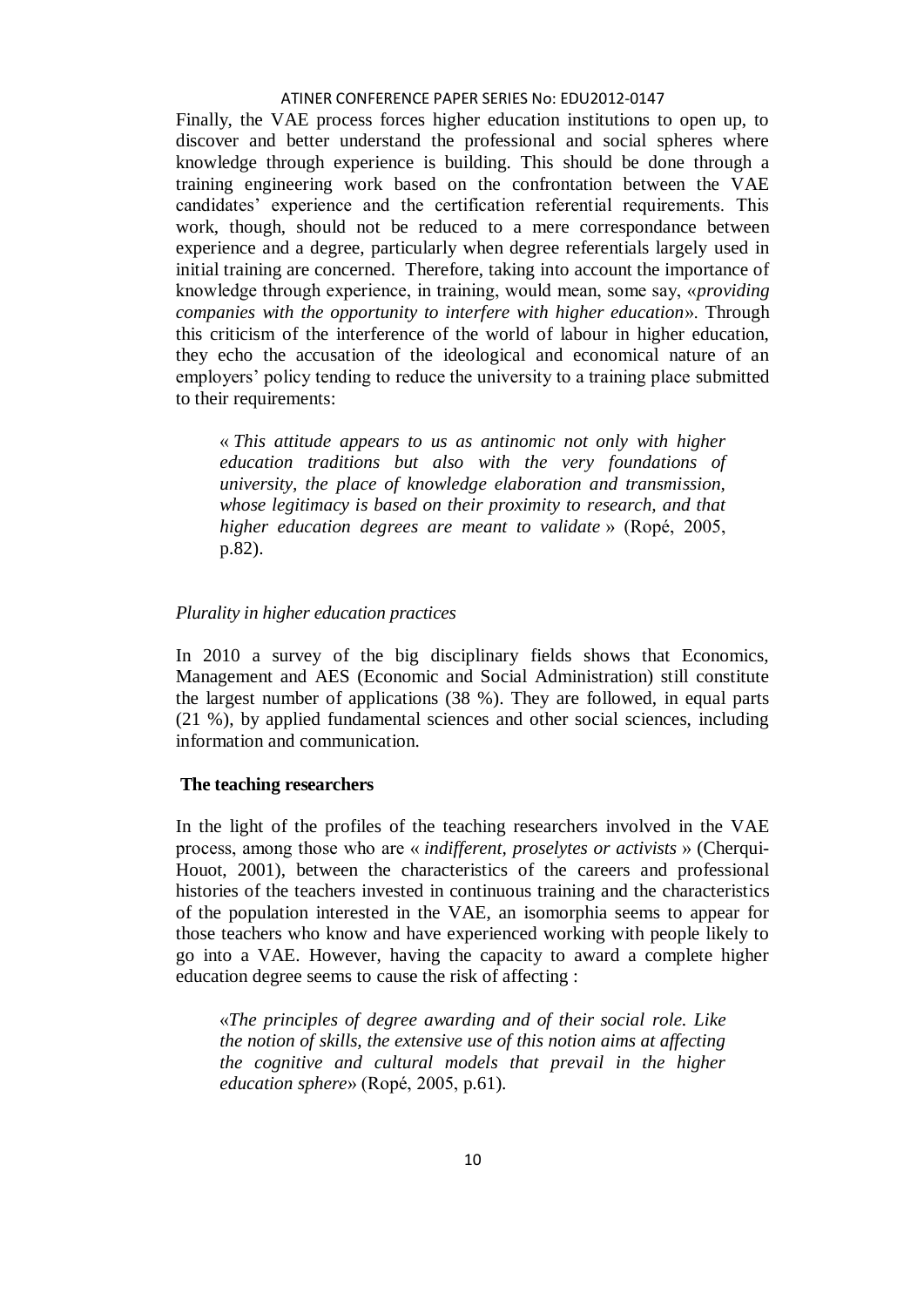The mobilization of the VAE candidates' knowledge and individual and collective experiences should enable them to share, and to make their own the issues revealed in those exchanges. Then they should be able to go further in order to produce new and shared knowledge, the basis of the validation file.

The VAE would then contribute to a reflection on the educational act, so as to make it a moment of cooperative production and exchanges, when the candidates place themselves at the center of their training. This educational argument is a legitimate answer to those who insist that implementing the VAE generates the substitution of a degree to training and who also underline the risk associated to modularization, which would no longer correspond to a necessary educational coherence, the characteristics of the conventional forms of training. This critical point of view is also sometimes associated with the economical argument which consists in underlining the rationalization of training costs, i.e., that it is less expensive for companies to pay for a VAE registration than to have their employees be absent for a long training period. Another consequence often evoked by the teaching staff concerns the increasing competition that such logic will create between more or less lax

universities, since companies, they say, strategically turn towards the university with the best offers. What's more, some consider that such a competition between universities may cause a decrease in value of diplomas, which would mean selling them off. Yet the teaching researchers who adhere only to initial training refer to the long-established model of academic curricula and favour the institutionalized written work with its lot of bibliographic norms. They convey a taylorist paradigm of the division between conception and execution, between theory and practice. They thus reveal their relationship with academic knowledge, with the valorization and hierarchization attributed to learned knowledge, and the devalorization of technical know-how and the ability to act and react in a professional situation.

#### **The candidates**

Elaborating their VAE files leads the candidates to rebuild their professional and personal careers so that they can prove their ability to go into the training they are registering for, in order to validate their acquired learning, with the risk of producing a « *biographical illusion* », a gap between reality and the representation of reality. So how do the candidates use their autonomy and their personal initiative in the choice of the experiences they consider most appropriate to evoke ? How do they manage the relative dependence to the norms and requirements of the institutions they are addressing ? Does all this condition their commitment to training ? Can it represent an obstacle to their commitment ? The undertaking of a VAE training results from a conjunction of socio-economical and psychological factors, but also and mostly from the representation the candidates have and the benefits they can make of it. In other words, entering training:

« *is the result of a positive interaction between two fundamental factors, i.e., on the one hand, the value attributed by the candidates*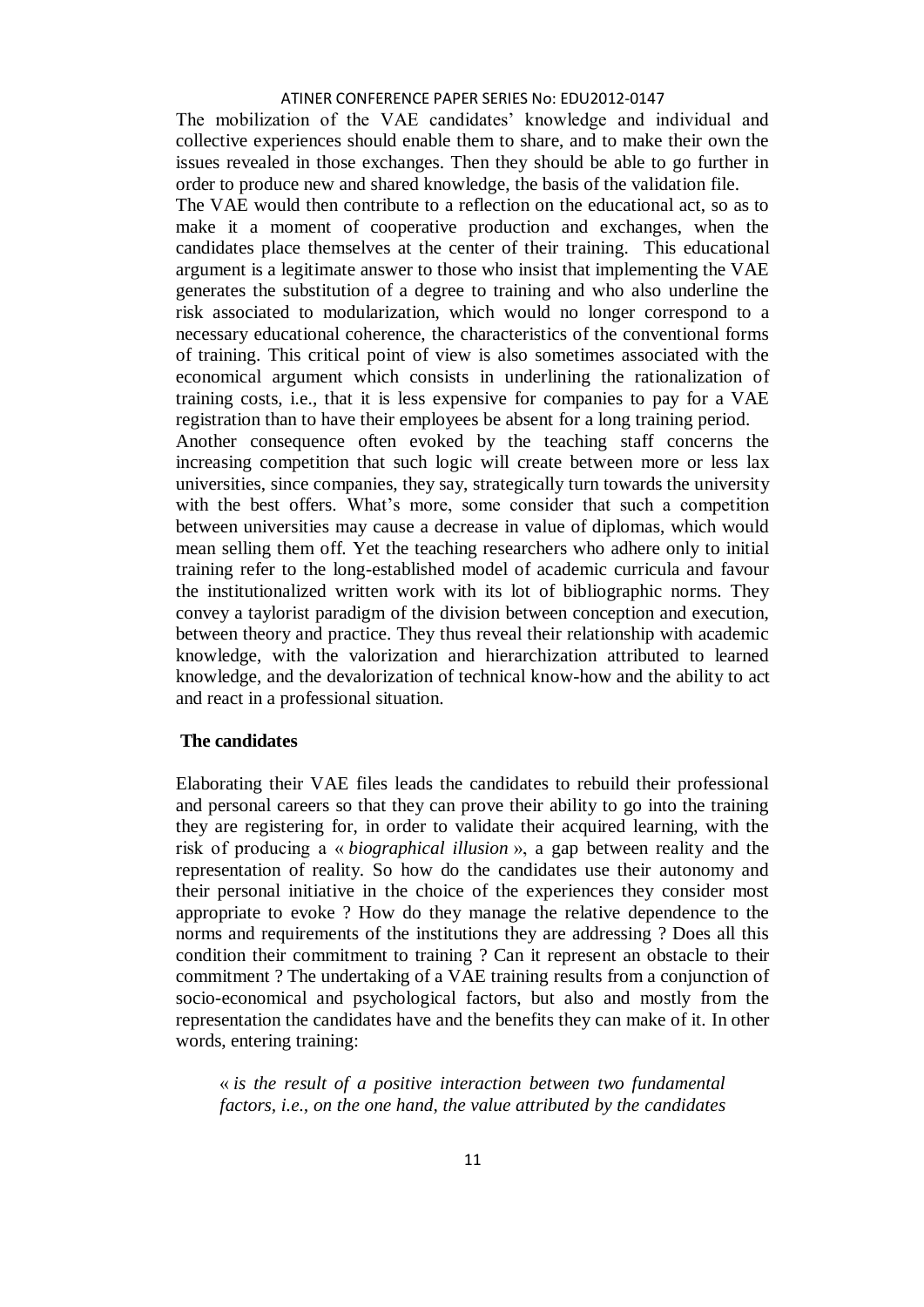ATINER CONFERENCE PAPER SERIES No: EDU2012-0147 *to the training they are contemplating, and, on the other, the hope of success in that task* » (Bourgeois, 1998).

While it is commonly admitted that the VAE is a new mode of access to certification, it is however rarely seen as a training career. This is probably due to the dominant representation of a training situation implying the transmission of knowledge in an academic face to face relationship. However, most of the interviewed candidates consider the VAE as a training career. Those who don't, say they do not have such technical markers as a certification referential, thanks to which they could identify and measure the new knowledge acquired in their VAE career (evaluation function). One other reason is the acquisition of the skills previously mobilized and which remain to be validated. They think that previous acquisitions do not seem revealing of new knowledge acquisitions, thus showing a form of resistance to consider reflection as being part of the training process.

Yet the candidates who see in the VAE a training career say that they will thus be awarded a certification, as in initial training; and that, moreover, the experience of the VAE career can be given greater value by a progression in terms of qualification, these two terms testifying to new theoretical and practical acquisitions, as well as a new awareness of the links between practical skills and academic knowledge. They see this career as a work of introspection which will lead to the transformation of an action, whatever its value, into training as much on the level of knowledge, of a know-how as of inter personal skills. While training and the validation career aim at personal development, they establish an equivalence between the training process and the validation process. By inducing a substitution of institutional programs for practice through experience – which becomes content through the theorization of practice – the validation career places the candidates in a proactive situation, which makes them take the full responsibility of their training.

By considering the formalization of experience through the mobilization of theoretical references appearing in the initial training career thanks to the training referential, the very idea of added value asserts itself. Articulating those references around chosen situations of experience induces the candidates to consider that there is a greater richness in terms of the variety of knowledge, of the pluridisciplinarity of possible approaches, in order to give greater value to their experience. The very fact of reflecting on the articulations of theoretical and practical dimensions contributes as much, and even more, to the individuals' social and professional development. For certain candidates, however, the VAE career cannot in itself be enough to contribute to their personal development. Finally, as this personal development is not evaluated in a training career, this could call for another phase, so as to give it value and make it appear in terms of qualification and career evolution, i.e., an articulation of continuous training actions.

Those representations and the obstacles to training registration raise the question of the tension between reaching optimal degrees of freedom of action – the expression of a certain form of autonomy – and adapting to environmental constraints – the relative expression of an existing dependence.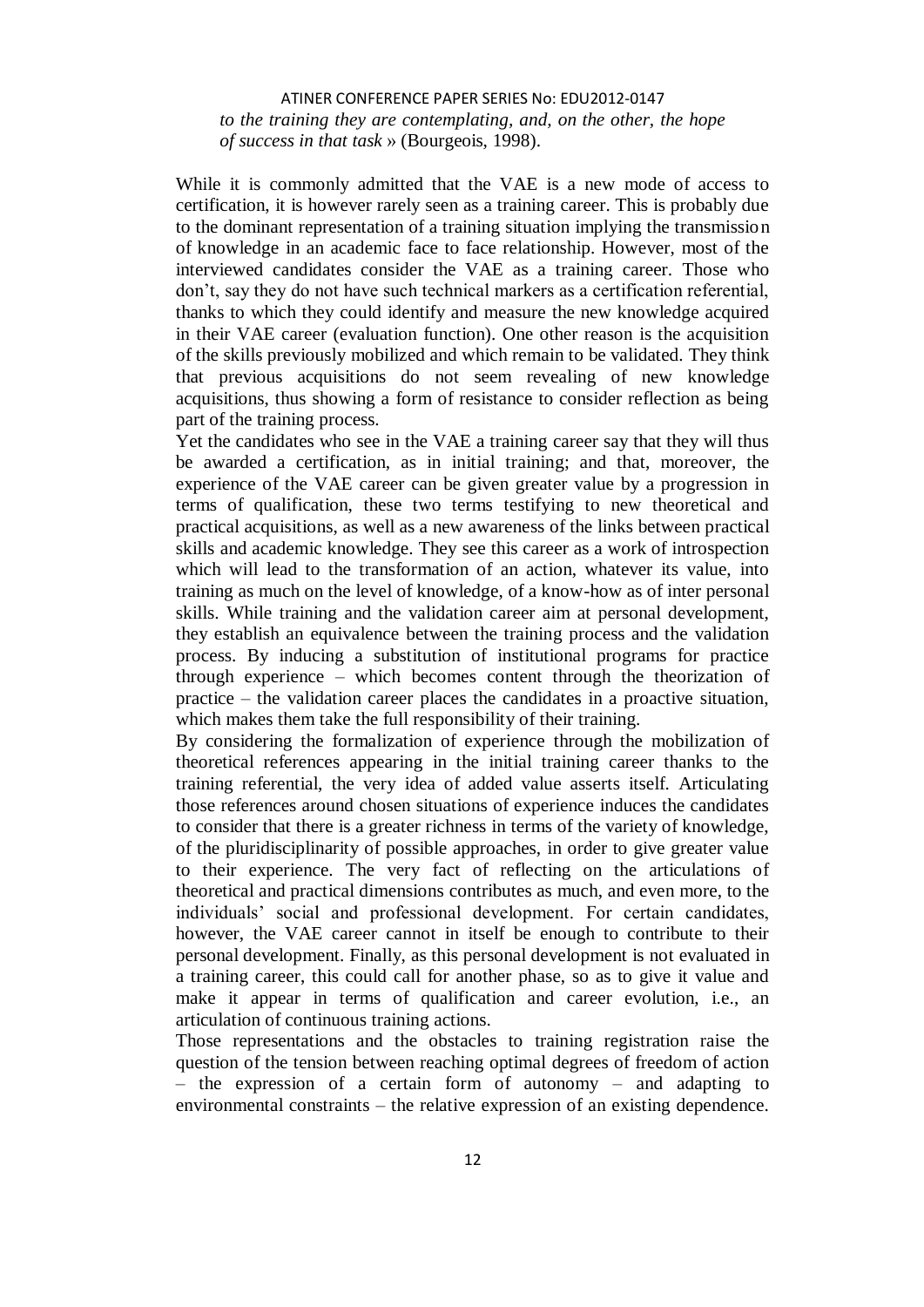Thus the way one adapts to those constraints, while taking advantage of the margins of freedom emerging in the gaps, is likely to reproduce and contribute to individual as well as collective dynamics. And if tension proves to be too strong or if the possibility to reach the expected benefits does not seem sufficient enough, then a logic appears, transforming the characteristics of representations into obstacles to training registration, the source of renouncement and the distortion of the motivational characteristics, constitutive of an inner model reality which accounts for the interactional order between the individual and his/her environment. Registering for the VAE process means aiming at reducing this gap (consciously or not) and at being recognized as being able to follow a training course which is more coherent and better adjusted to the reality the candidates intend to face, whether in their professional situation, or, more globally, in their social identity, through the projections they formulate.

In any cultural confrontation, the representations structure themselves at the VAE process registration. Each candidate gauges his/her acquired experience and constitutes a representation of the way that experience must be transcribed, so that it can later be officially recognized in the form of a certification. In that sense, the candidates' perspectives reveal their mental and introspective organization between, on the one hand, the subjects they embody, in positions objectively identifiable on a professional level – originated in also objectivated school careers – founded on particular experiences gathered in sociologically differenciated contexts ; on the other hand, of the objects, in the given circumstances, their worded intention concerning the registration for the VAE training, which constitute a clever decoding socially differenciated from the higher education world, and therefore from the differential interpretations of the considered future.

The projection of « probabilities » during the presentation of the biographical and administrative elements – the constitutive elements of the first part of the validation file – initiates a work reconstituting acquired experience, a work which starts in a way that it can be associated to an analytical process resulting in a transformation of the nature of the experiences described by the candidates into an object of knowledge. While distinguishing :

*«two kinds of experiences, one can be called initial experience : non verbalized, non-formalized and non explicited mere real-life experience. The other, which can be defined as second degree experience, results from a work of verbalization and the translation of the first form of experience into concepts and scientific theories* » (Lainé, 2005).

The latter are assigned to rebuild a professionalized awareness of the production modes of actions which, being repeated daily, have become banal. The injunction induced and imposed on themselves at giving value to their movements, postures and behaviors could reveal a form of didactic engineering that forces them to manipulate knowledge and know-hows whose objective is to highlight a coherent career, whatever its linearity. The validation file offers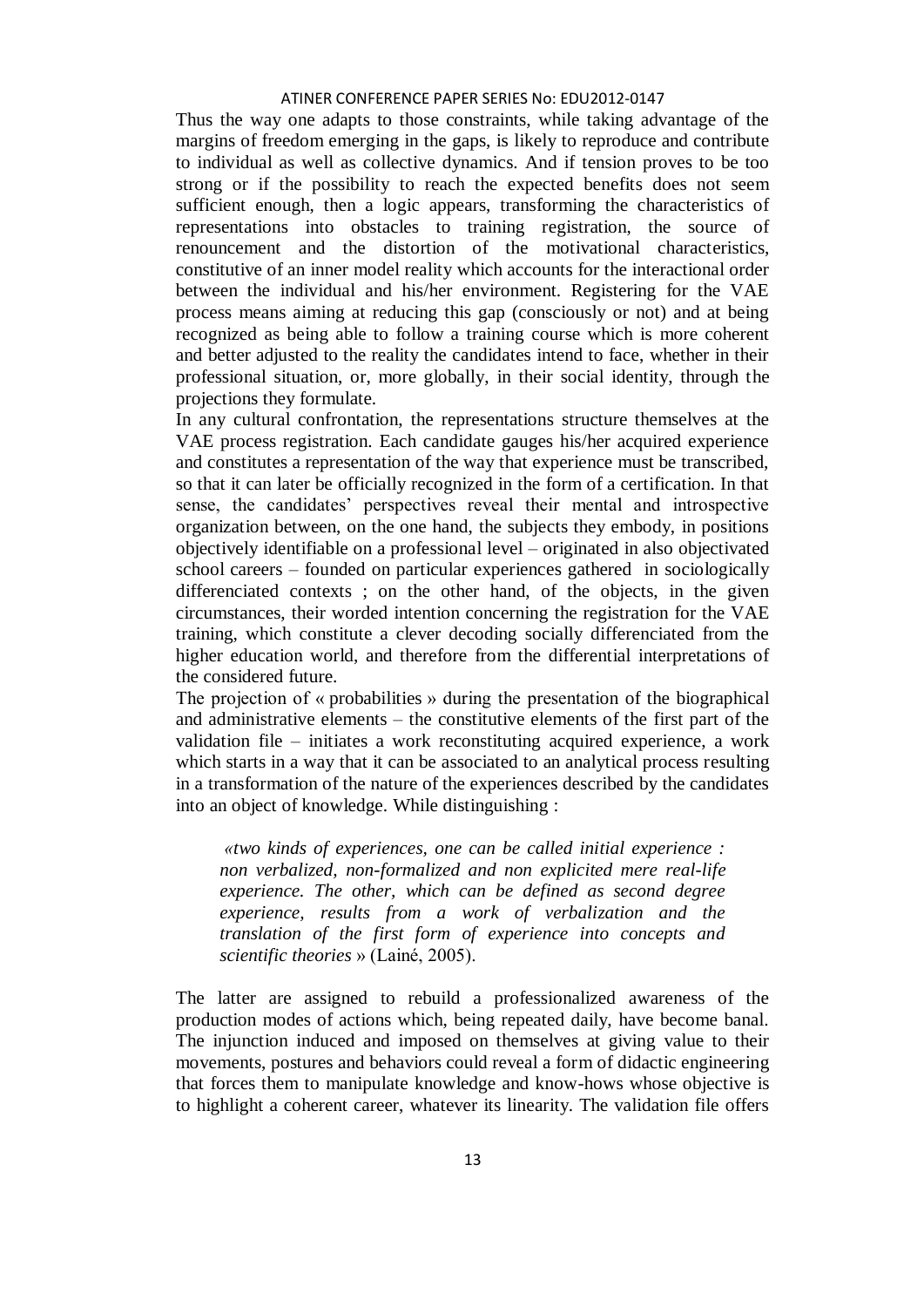the opportunity of a new reflection on their career by achieving a proportionally difficult written work, considering the fact that sometimes school days are long gone. The validation file offers the opportunity to highlight dispositions and requirements which are, in fact, social skills that have been acquired – or not – in the initial and professional environment, such as the marking of the function and organization regulations of the educational and training system, the ability to capitalize information or the ease at writing. And if one can speak of training, all the more of undertaking a training career, it is because thanks to the validation career, the candidates can no longer see their social and professional experience in the same way. Distancing themselves from and analyzing that experience enable them to draw from it teachings and conclusions.

#### *Conclusion*

As much as the assertion that individuals are to be considered as fully-fledged subjects is shared and supported by all the actors who are interviewed on the conditions of change, of fulfilment, of development and of transformation, it echoes an answer to the uncertainties of professional and social careers (Rincquesen, Rossin, Boisson, 2010) – an answer which, within the framework of the VAE, opposes a liberal conception of the right to training to another, centered on the collective guarantees that are provided in the access to training and in the management of professional careers. Thus the candidates negotiate their way all along an « uncertain career » with moving outlines according to their professional, social and personal histories and to the institutional contexts in which they evolve, between a career of adptation, « individual responsibility » and political and institutional injunctions in a society « aiming at disengaging itself from collective responsibilities » (Liétard, 1993, p.6), contrary to the legislator's spirit. So it seems possible to associate the VAE careers to training careers, since the candidates participate as much in the enunciation and formalization of acquired skills as in the structuration of new skills, which, in the end, lead them, through individual dynamics, simultaneously to find and to create their position in society all along their lives, without however considering them as indissociable. Finally, a reflexive analysis and an on-the-job training lead them to explain the effects of the confrontation between their discursive and their practical intelligence in order to report on what they have done and produced. To conclude, while the State asserts its desire to secure professional careers by developing processes which aim at giving a better protection to employees and at helping them to be more mobile before the uncertainties of professional and social life, the VAE fits into this strategy which tends at reactivating the notions of people's activation, autonomization and responsibilization in their careers. Thus requiring the individuals' activation appears from the very beginning of their validation career, when – tutored or not – they attempt to define a « strategy » with a view to achieving the certification of their experience. This is achieved by going through various stages and individual tutoring, where candidates are asked to implement an introspective speech – also called « biographical narrations »